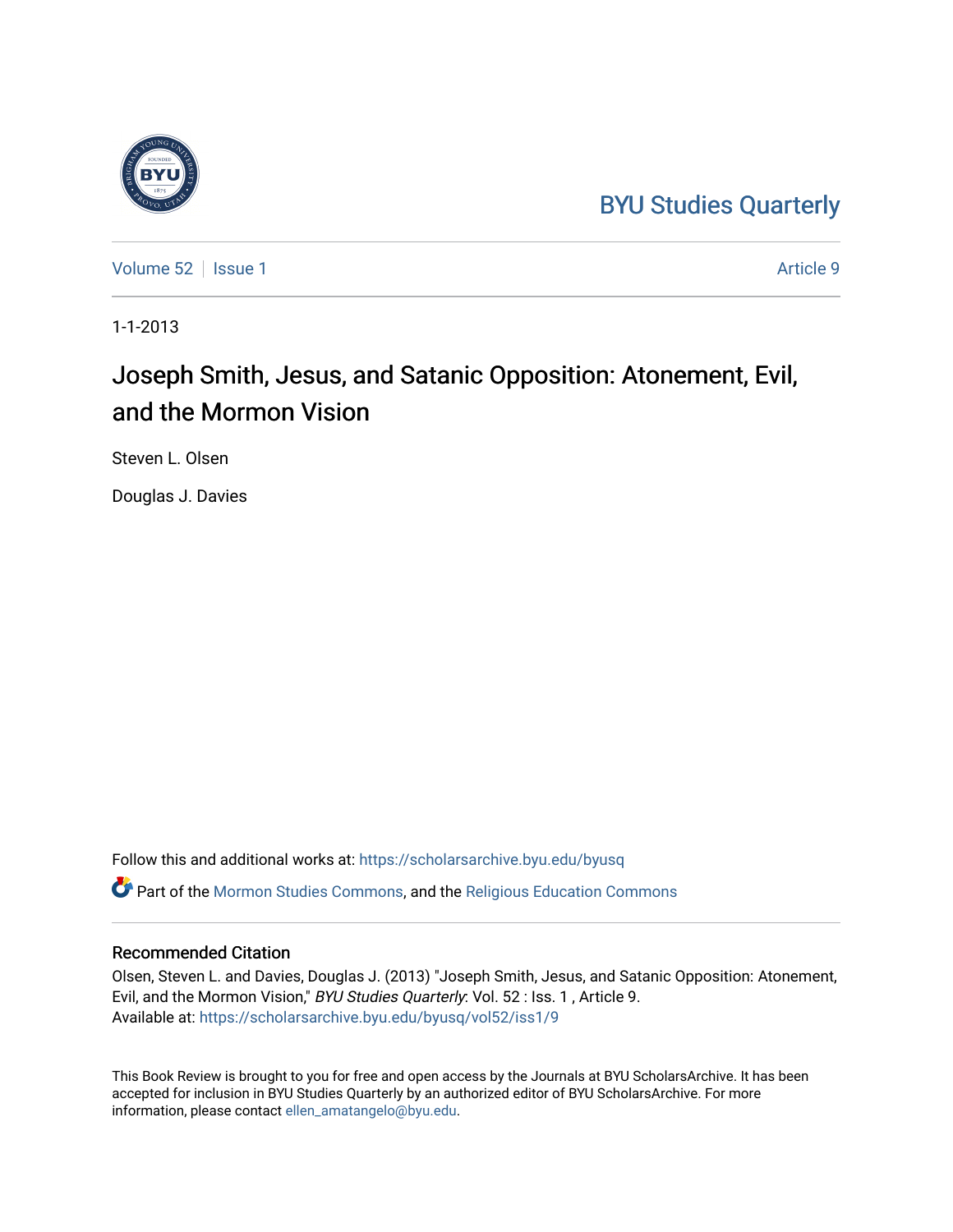Douglas J. Davies. *Joseph Smith, Jesus, and Satanic Opposition: Atonement, Evil, and the Mormon Vision.* Farnham, England: Ashgate, 2010.

*Reviewed by Steven L. Olsen*

**D**ouglas J. Davies is one of the most insightful and prolific scholars of Mormonism working today. He is a professor in the Department of Theology and Religion at the University of Durham, UK. Two of his earlier studies—*The Mormon Culture of Salvation* (2000) and *An Introduction to Mormonism* (2003)—analyze foundational aspects of Mormonism from an engaging academic synthesis of history, religious studies, cultural studies, literary studies, theology, and philosophy. The breadth and depth of his scholarly background enable him to address new and crucial questions, yielding remarkable insights. For example, *The Mormon Culture of Salvation* proposes that the plan of salvation is Mormonism's "doctrine of doctrines," its most far-reaching theological innovation.

Davies's most recent study on Mormonism develops this thesis to a greater degree. It claims that the doctrine of the plan of salvation is as fundamental and distinctive to Mormonism as the Trinity is to the rest of Christianity. Furthermore, the plan of salvation anchors a comprehensive Mormon worldview, influences Mormon religious thought and life more than any other single doctrine, and defines the essential identities of Jesus, Satan, and Joseph Smith.

Davies pursues this complex thesis through an in-depth examination of Latter-day Saints' understanding of three paradigmatic events: "A premortal council in heaven, the passion of Jesus in Gethsemane and the first vision of Joseph Smith" (1). This thesis unfolds along various lines of inquiry, as reflected in the focus of the book's dozen chapters: the Christology of early Mormon America; the Mormon identification with biblical Israel; Mormon millennialism, especially the extreme version authored by the schismatic leader James J. Strang; the plan of salvation and the Godhead; the mortal mission of Jesus Christ; the respective identities of Jesus, Joseph Smith, and Lucifer; Christ's Atonement in relation to the plan of salvation; the problem of evil in Mormonism; Mormon notions of kinship and family;

166 *BYU Studies Quarterly 52, no. 1 (213)*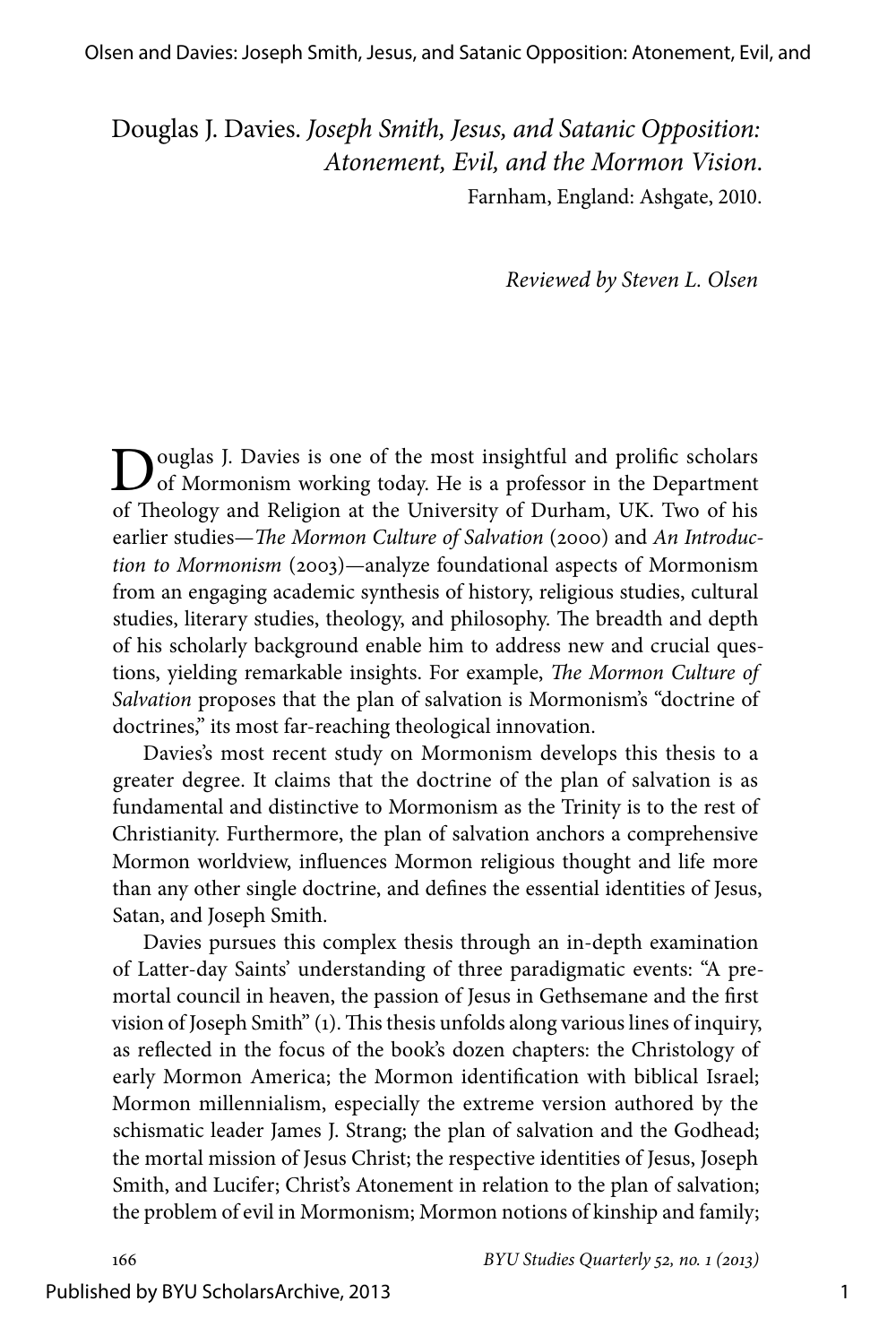the tripartite heaven of the Latter-day Saints; the nature and role of the Holy Ghost; and the role of sacrifice in mortality and eternity.

Within these general headings, Davies examines a dizzying array of individual topics, including the translations of the Book of Mormon and the Book of Abraham, the nature of revelation, succession of leadership in the Church, the character of Joseph Smith, personal piety and other core Mormon values, Mormon temple rituals, LDS art and iconography, the structure of Mormon social life, the transformation of Mormon religious identity over time, language and the expression of Mormon culture, patriotism and politics among the Latter-day Saints, the management of formal group boundaries, changing concepts of ethnicity and race, the use of speculative disciplines (theology and philosophy) by Latter-day Saints, Joseph Smith's martyrdom, Mormon notions of the human body, Adam-God controversies, patriarchal blessings, and notions of priesthood and power, to name a few. The book's bibliography is as extensive and eclectic as are its contents.

I applaud Davies's scholarly ambitions and have sympathy for many of his general perspectives. His insights into the cultural, theological, and metaphysical implications of such foundational doctrines as the plan of salvation are worthy of more serious consideration by Mormon scholars generally.

That said, I find this particular attempt unsatisfying because, while expansive, the study does not provide a systematic treatment of the innumerable "nooks and crannies" of Mormonism that are affected by the plan of salvation. Davies certainly gives us much more than a simple lexicon of related doctrines and practices. His analysis of the parts, however, is too disparate to provide a compelling appreciation of the whole. To borrow an analogy from the textile industry, Davies's present study may have been more successful with fewer individual strands and more overall patterning.

To illustrate the problematic nature of the study, I focus in detail on perhaps its paradigmatic chapter, whose title, "Joseph, Jesus and Lucifer," reflects that of the book as a whole. In its opening paragraph Davies declares that this chapter will "explore the mutual identity of these three agents in their agonistic achievement of salvation" (109). While it appears that Davies intends to explore how these identities have been formed and transformed over time, he does not clearly define what he means by "identity." My own academic training suggests that "identity" distinguishes the role, status, and significance of a person or subgroup in society. Identity is thus more permanent than "personality," more comprehensive than "character," and at the same time informed by the cultural context of which the person or group is a part. So when a chapter focuses on identity, I expect insights into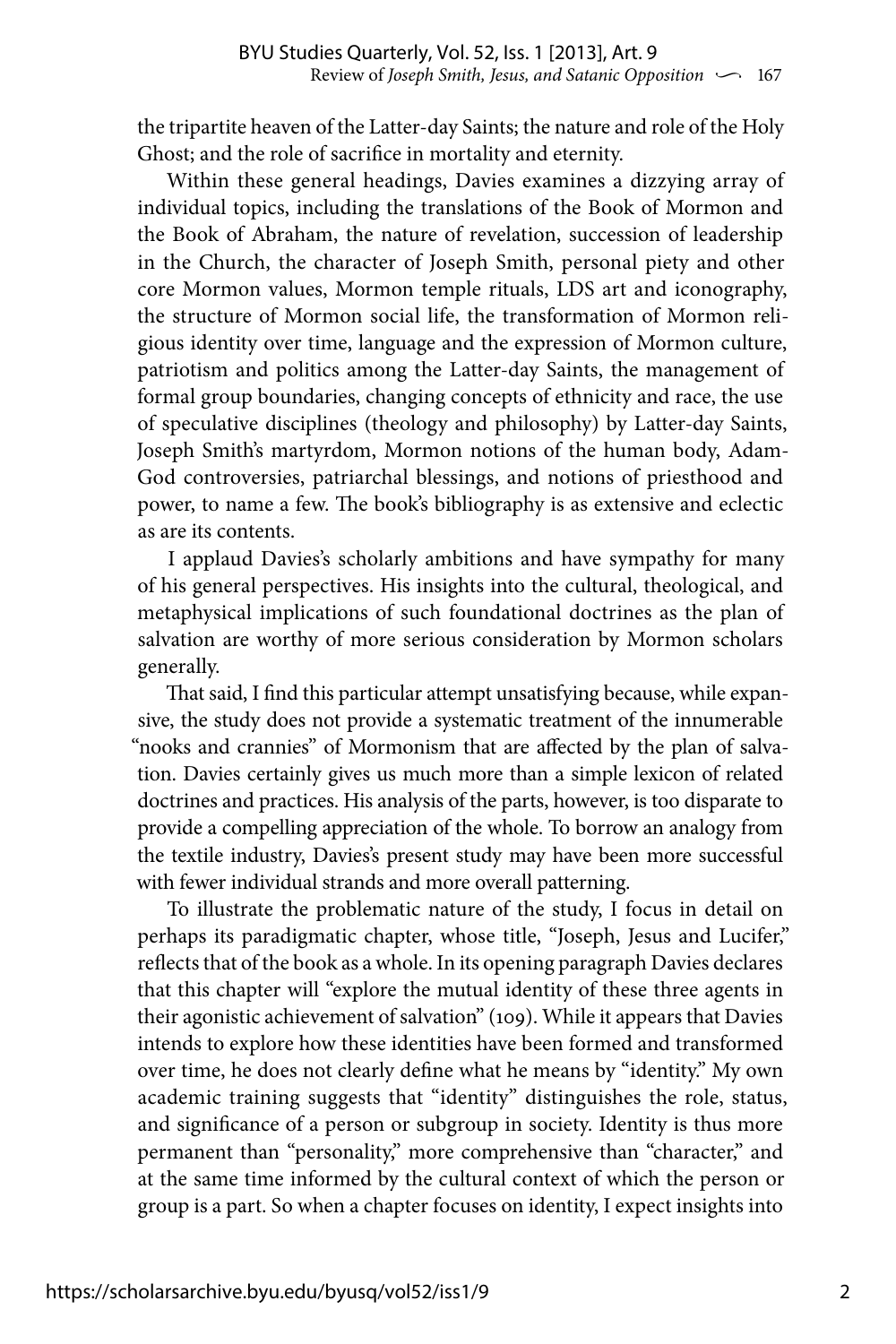how Mormons have defined and used the respective identities of (1) Joseph Smith (and his successors) as "prophet," "seer," "revelator," "apostle," "president," and so on; (2) Jesus as "Christ," "Messiah," "Jehovah," "Son of God," "Lamb of God," and so on; and (3) Satan as "Lucifer," "devil," "serpent," "Perdition," and so on. A more rigorous treatment of these respective cultural roles would have done much to achieve better the lofty objectives of this chapter and of the entire book. While the chapter provides a variety of insightful details, it does not always deliver on its scholarly promises. I cite a few examples.

The second paragraph of the chapter opens with the evocative declaration, "As for Jesus, his identity is ever reconstructed, era by era" (109). Rather than demonstrating how Mormons have reimagined Jesus "era by era" since 1820, the chapter instead identifies disparate sources—primarily art and text—through which Jesus has been depicted by Mormons over the years. Further on, instead of evaluating the various roles for which Joseph Smith claimed divine authority and through which he attracted endless controversy, Davies considers several qualities of his personality (111–15). However, other Mormon scholars have examined Joseph's personality in greater depth. In addition, Davies draws conclusions about Joseph's psyche from words that the Mormon Prophet attributes to God. Because Davies does not apply in this case the anthropological ethic of "letting the natives speak for themselves," he implies that Joseph suffers from the more serious character flaw of systematic and structural misrepresentation. Because Davies does not work out the ramifications of this implication, his characterization of the Mormon Prophet remains unclear.

Davies further explores Joseph's identity by citing his occasional use of code names for himself and others (115–16). While this practice is evocative, Davies uses it to reveal nothing further about Joseph's identity beyond the ambiguous conclusion that "Joseph explored language in several forms" (116). Davies's next point about Joseph's identity involves the antiquity of the Book of Abraham (116–18). Pursuing this question, he relies primarily on a single modern source that questions the authenticity of Joseph's translation. Davies implies once again that Joseph misrepresented his prophetic gifts but avoids the explicit treatment of the alleged character flaw. In a section titled "Joseph's Temptations," Davies summarizes Joseph's encounter with Satan immediately prior to the First Vision (118-21). The analysis says little about the identity of either Joseph or Satan as revealed in the encounter, except to draw potential parallels between the language and imagery of Joseph's various accounts of the event and other possible, primarily biblical, sources. While merely observing that Smith's varied accounts "show how Joseph's religious thought was developing" (122), this study does not use